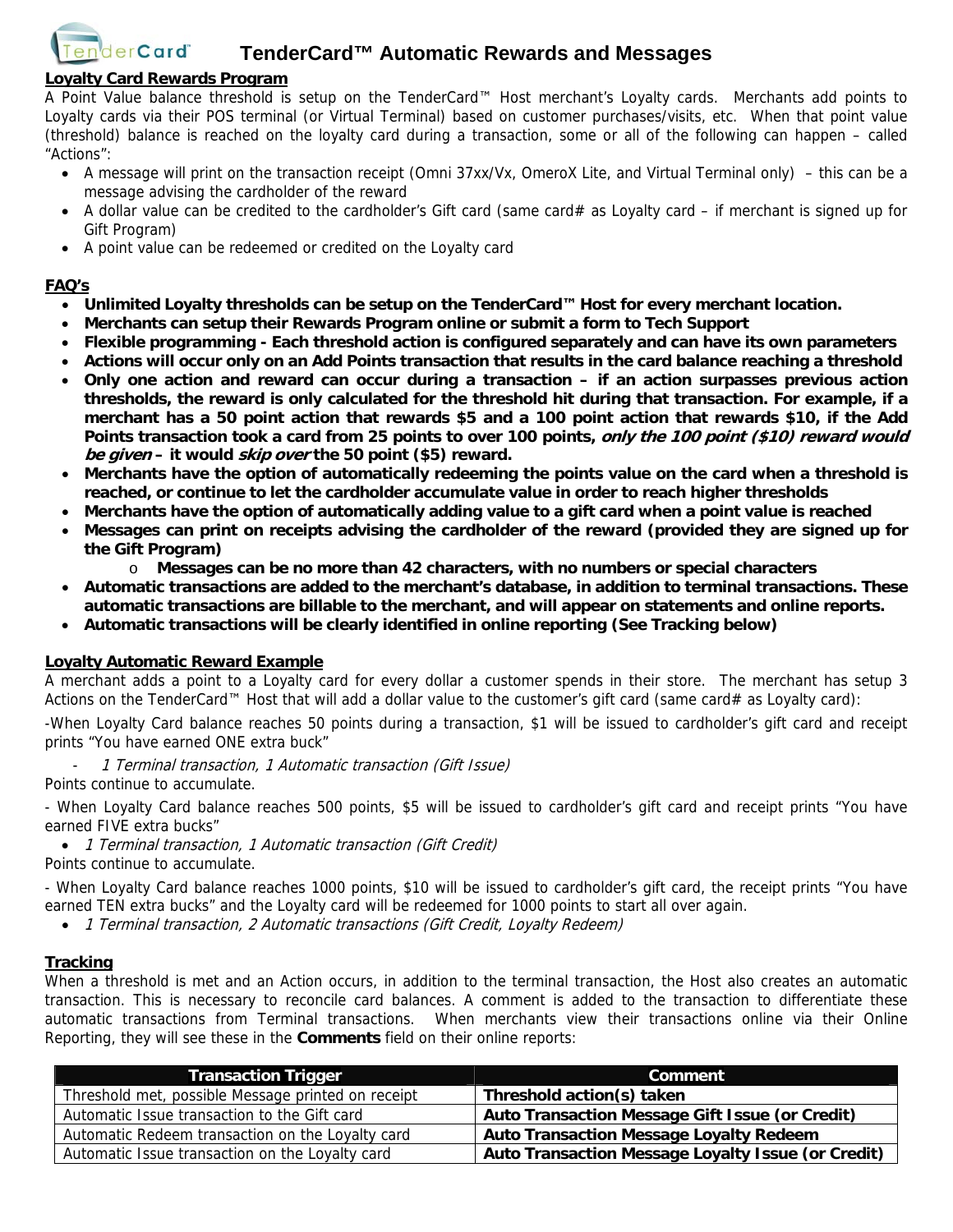## **Gift Card Rewards Program**

This could be used to give 'extra' value to a Gift Card – for instance, the merchant could run a Holiday promotion where customers could purchase a \$75 gift card for \$50. The clerk would issue the card for \$50, but an additional \$25 would be added automatically as the 'reward'. This way, merchants could balance payments and Gift issue transactions at the POS level, but still view the added value transactions online in MyAccount Online Accounting Center.

A Dollar Value threshold is setup on the TenderCard™ Host for the merchant's Gift cards. Merchants Issue or Credit Gift cards via their POS terminal (or Virtual Terminal). When the desired balance (threshold) is reached on the gift card, some or all of the following can happen – called "Actions":

- A message will print on the transaction receipt (Omni 37xx/Vx, OmeroX Lite, and Virtual Terminal only) this can be a message advising the cardholder of the reward
- An additional dollar value can be credited to the Gift card
- Points could be added to the customer's Loyalty Card (if merchant has signed up for Loyalty Program)

## **FAQ's**

- **Unlimited Gift thresholds can be setup on the TenderCard™ Host for every merchant location.**
- **Merchants can setup their Rewards Program online or submit a form to Tech Support**
- **Flexible programming Each threshold action is configured separately and can have its own parameters**
- **Actions will occur only on a Gift Issue/Credit transaction**
- **Only one action and reward can occur during a transaction if an action surpasses previous action thresholds, the reward is only calculated for the threshold hit during that transaction. For example, if a merchant has a \$50 action that rewards \$5 and a \$100 action that rewards \$10, if the Issue transaction took a card from \$0 to over \$100, only the \$100 (\$10) reward would be given – it would skip over the \$50 (\$5) reward.**
- **Merchants have the option of automatically adding points to a loyalty card when a gift card value is reached (provided they are signed up for the Loyalty Program)**
- **Messages can print on receipts advising the cardholder of the reward** 
	- o **Messages can be no more than 42 characters, with no numbers or special characters**
- **Automatic transactions are added to the merchant's database, in addition to terminal transactions. These automatic transactions are billable to the merchant, and will appear on statements and online reports.**
- **Automatic transactions will be clearly identified in online reporting**

## **Gift Automatic Reward Examples**

## **#1 – Gift-only Program**

Merchant runs a promotion that rewards extra value to gift card purchases over \$10 - The merchant has setup 3 Actions on the TenderCard™ Host that will add an extra dollar value to a purchased gift card:

- At \$10, an extra \$1 will be issued to the gift card and receipt prints "EXTRA DOLLAR on your card" (will be awarded to gift card issues resulting in a balance between \$10 and \$24).

- At \$25, an extra \$5 will be issued to the gift card and receipt prints "EXTRA FIVE DOLLARS on your card" (will be awarded to gift card issues resulting in a balance between \$25 and \$49).

-At \$50, an extra \$10 will be issued to the gift card and receipt prints "EXTRA TEN DOLLARS on your card" (will be awarded to gift card issues resulting in a balance of \$50 and above)

\*Each one of these actions will be result in 1 terminal transaction (Gift Issue) and 1 auto-transaction (Gift Credit).

## **#2 – Gift & Loyalty Program**

Merchants who also have a Loyalty Program can give extra incentive to gift card purchases by adding Loyalty Points to the card to turn gift card recipients into repeat customers - The merchant has setup 2 Actions on the TenderCard™ Host that will add Lovalty points to a purchased gift card\*\*:

- At \$25, 10 points is added to the Loyalty Card

- At \$50, 25 points is added to the Loyalty Card

1 Terminal transaction (Gift Issue), 1 Automatic transaction (Loyalty Issue)

\*\*These can be setup in addition to and run alongside the Gift Rewards – so if all the above were setup:

- At \$25, an extra \$5 would be added to the card, along with 10 points to the Loyalty side of the card

- At \$50, an extra \$10 is added to the card, along with 25 points to the Loyalty side.

1 Terminal transaction (Gift Issue), 2 Automatic transactions (Gift Credit, Loyalty Issue)

**Merchants in the Gift-Only Program cannot setup Loyalty Rewards and Actions. Merchants in the Loyalty-Only Program cannot setup Gift Rewards and Actions.**